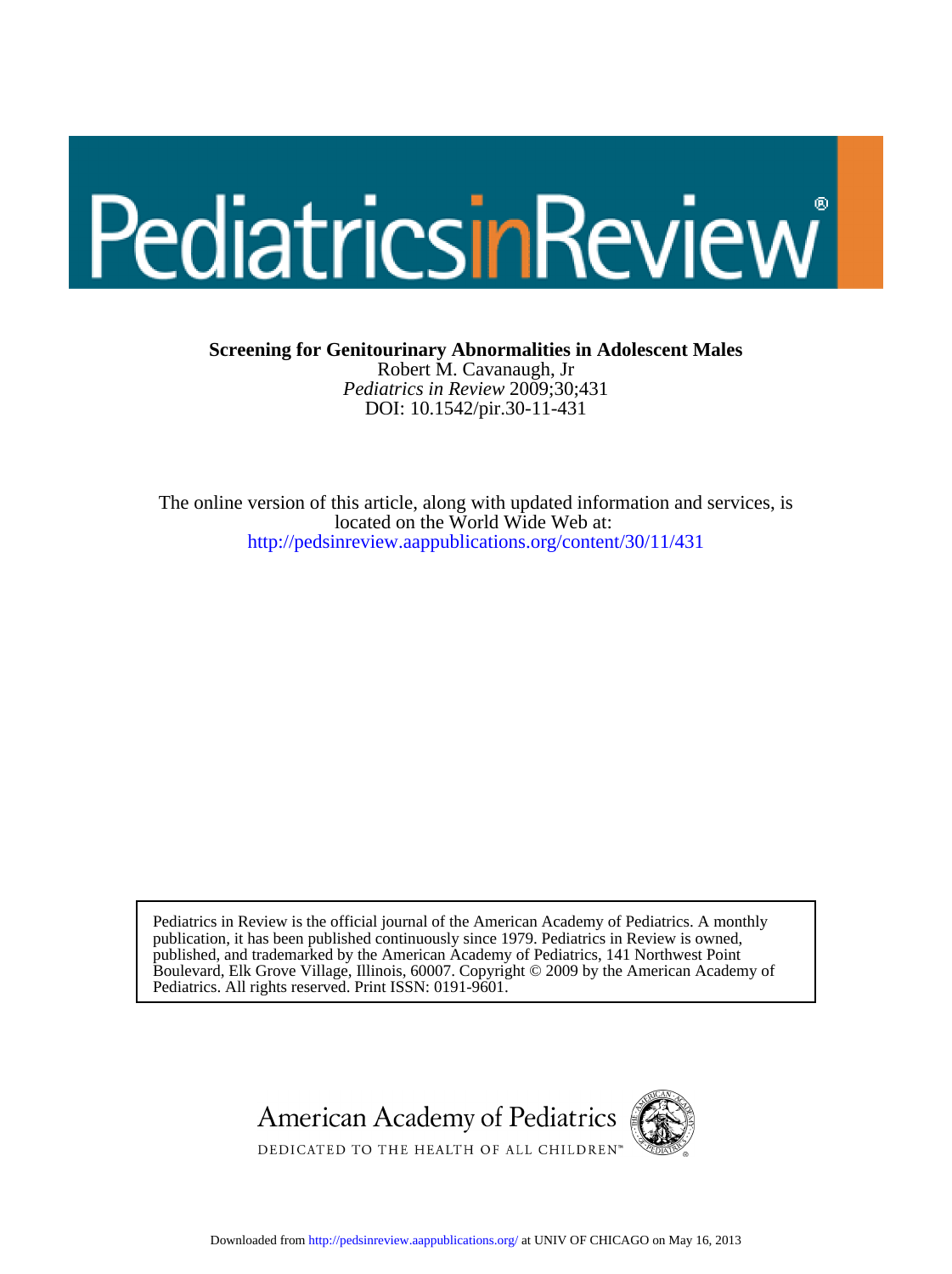# **Screening for Genitourinary Abnormalities in Adolescent Males**

Robert M. Cavanaugh, Jr, MD\*

Author Disclosure Dr Cavanaugh has disclosed no financial relationships relevant to this article. This commentary does not contain a discussion of an unapproved/ investigative use of a commercial product/ device.

# Objectives **After completing this article, readers should be able to:**

- **1. Describe the importance of screening for genitourinary problems in adolescent boys.**
- **2. Delineate the essential components of screening urology in adolescent boys.**
- **3. Explain when and how to perform sexually transmitted infection testing in adolescent boys.**
- **4. Counsel adolescent boys on sexuality-related issues.**

## **Introduction**

Pediatricians and other pediatric clinicians are in an ideal position to screen for genitourinary problems in adolescent boys. Much information can be gathered by screening for sexuality-related issues and by investigating specific genitourinary symptoms as they occur. Routine inspection of the genitalia should be considered an essential component of the regular examination for adolescent boys. This article reviews important *asymptomatic* genitourinary conditions in young men that can be detected in the pediatric office.

## **Taking the History**

The routine history for adolescent boys should address reproductive health-care issues, including questions about the dramatic physical changes, intense emotional feelings, and sexual experiences that occur during puberty as well as any specific genitourinary complaints. These and other sensitive issues should be discussed privately with the clinician, unless the patient specifically requests otherwise. Most parents understand the importance of their adolescent having time alone with the examiner and respect his need for privacy. In certain circumstances and in accordance with state laws (see Guttmacher Institute, www.guttmacher.org), confidentiality and treatment of minors younger than 18 years of age may be permitted without parental or legal guardian consent, although open communication always should be encouraged. For an in-depth discussion on confidential health care for adolescents, the reader is referred to the position paper published by The Society for Adolescent Medicine cited in the Suggested Reading list.

Clinicians can screen quickly for reproductive health care issues in adolescent boys by asking "trigger" questions (Table 1). General questions regarding pubertal changes are a useful lead into a more detailed sexual history. To initiate this discussion, patients can be asked, "Do you think you are growing normally?" They then can be asked, "Do you have any questions or concerns about your looks or appearance?" and "Do you have any questions or concerns about your sexual development?" It is important to follow up on any positive responses. One useful technique is using open-ended questions, such as, "Can you tell me about this?" The patient is asked progressively more detailed questions in an effort to determine if any further evaluation or treatment is warranted (Cavanaugh 2007).

A discussion on sexual desires can be initiated by asking the patient, "Are you in a romantic relationship with anyone?" If the patient answers yes, the follow-up question can be, "Tell me about your partner(s)." Avoid heterosexually biased words such as "girlfriend" and do not assume that all boys have a heterosexual orientation. When speaking with 10- to 14-year-old adolescents, it is important to remember that same-sex experimentation is very common in this age group and often precedes self-identification of sex.

Asking male patients, "Do you feel different from other boys?" may uncover concerns about sexual identity. If they have concerns, it is important to determine what makes them feel that way. This inquiry usually reflects acknowledgment of their individuality. How-

\*Professor of Pediatrics, Director of Adolescent Medicine, SUNY Upstate Medical University, Syracuse, NY.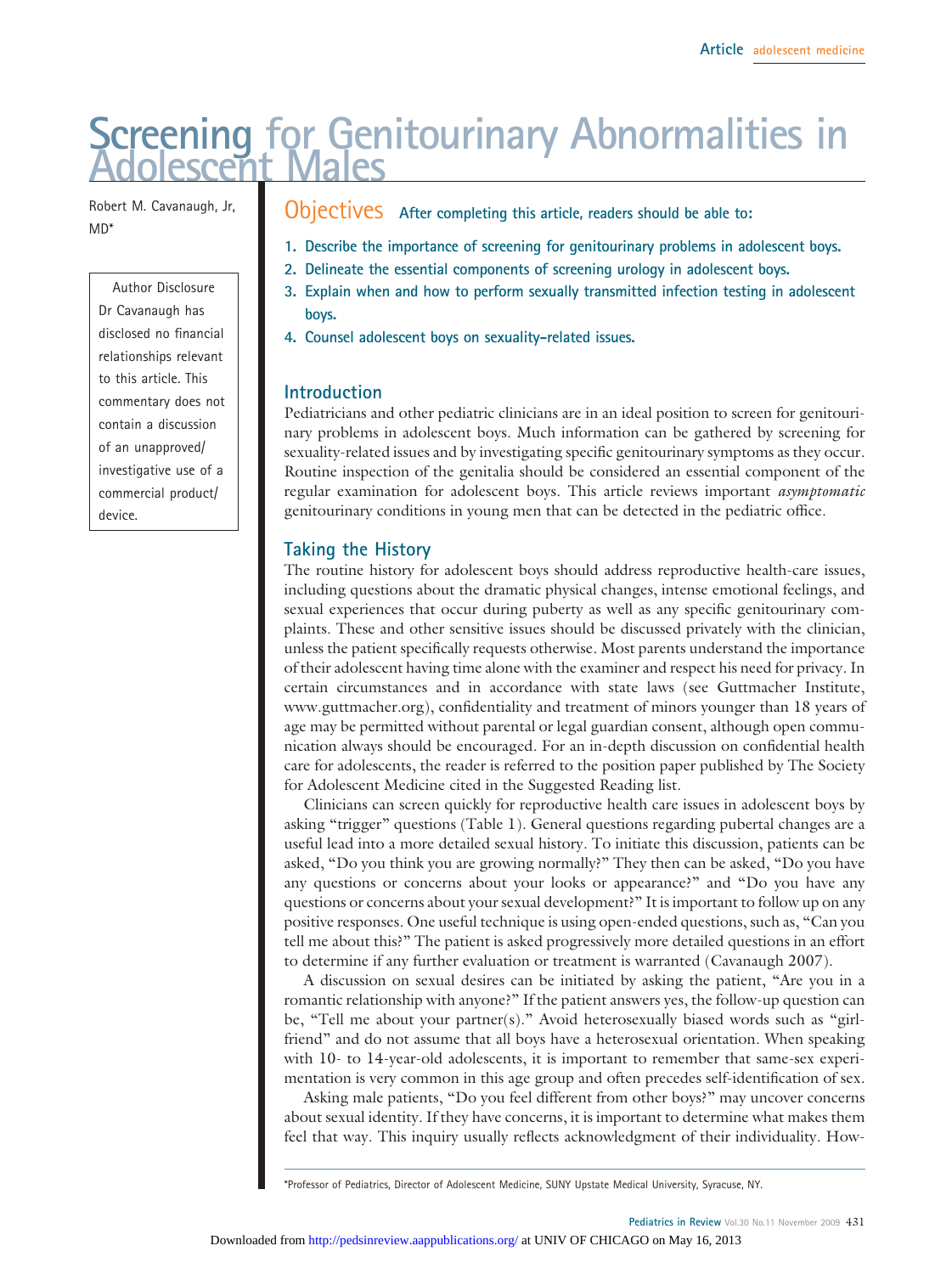# **Table 1. Trigger Questions for Sexual Changes, Feelings, and Experiences**

**Stage of Development**

- **1. "Do you think you are growing normally?"**
- **2. "Do you have any questions or concerns about your looks or appearance?"**
- **3. "Do you have any questions or concerns about your sexual development?"**

#### **Sexual Desires**

- **4. "Are you in a romantic relationship with anyone?" If yes, "Tell me about your partner."**
- **5. "Do you feel different from other boys?"**
- **6. "Are you interested in girls?"**
- **7. "Are you more attracted to boys than to girls?"**
- **8. "Are you familiar with the terms masturbation, ejaculation, and wet dreams?" If yes, "Do you believe any of these are abnormal or harmful?"**

#### **Sexual Experiences**

- **9. "Are any of your friends sexually experienced?" "How about you?" OR "Have you ever had any sexual experiences?"**
- **10. "Are you thinking about being sexually active with anyone sometime soon?"**
- **11. "Have you ever felt forced or pressured into having sex with anyone?"**

Modified and reproduced with permission from Cavanaugh RM. Screening adolescent gynecology in the pediatrician's office: have a listen, take a look. *Pediatr Rev.* 2007;28:332–342.

ever, feeling different from others of the same sex can be a subtle clue to a young person's sexual orientation. Boys who feel different from other boys, are not interested in girls, and are more attracted to boys than to girls can be asked, "Do you feel you may be gay or bisexual?" The responses to questions about sexual identity have important implications for further sexuality counseling. The articles by Catallozzi and Mravcak offer additional information on taking sexual histories from youth who may be gay or bisexual.

Masturbation and nocturnal emissions are additional important issues to address. Boys can be asked, "Are you familiar with the terms masturbation, ejaculation, and wet dreams?" Those who answer yes can be asked, "Do you believe any of these are abnormal or harmful?" Patients who feel that any of these behaviors are abnormal or harmful should be educated that they are normal, healthy forms of sexual expression that are very common in young men as well as their adult male counterparts.

The subject of sexual experiences can be raised by asking, "Are any of your friends sexually experienced?" and then "How about you?" Another technique is to ask the patient directly "Have you *ever* had any sexual experiences?" If the patient has had sexual experiences, the clinician can ask, "What type of experiences have you had?" The reply may be hugging, kissing, petting, or similar activities that do not require any further evaluation. However, it is also important to ask specifically about oral, anal, and genital sex, so samples for sexually transmitted infection (STI) testing can be obtained from the appropriate mucosal surfaces. One way of asking the question is by stating, "There are different kinds of sex: oral, anal, and genital. What kinds of sex are you having?" Most adolescents are familiar with these words, but in some cases the examiner may need to explain the terms in developmentally appropriate ways to obtain accurate answers. Another approach to follow-up for patients who give a positive history for sexual experiences is to ask, "Have your experiences been with boys, girls, or both?" This question is not threatening to adolescents as long as the clinician explains that the same question is routinely asked of *all* of patients who have had sexual experiences.

Young men who are thinking about becoming sexually active should be offered information on contraception and STI prevention. Patients who may be engaging in heterosexual or bisexual relationships may need information on contraception; those who may be engaging in homosexual relationships may not. Boys who have been sexually abused or who have felt forced or pressured into having sex with someone are at considerable risk for ongoing distress or injury. Every effort must be made to identify these individuals as soon as possible, so appropriate intervention can be initiated to minimize adverse sequelae. A good trigger question is, "Have you *ever* felt forced or pressured into having sex with anyone?"

Although this article focuses on *asymptomatic* conditions, clinicians should screen routinely for genitourinary problems in adolescent boys as part of the review of systems, including asking about pain in the lower abdomen as well as pain, swelling, or discomfort in the inguinal region, scrotum, and testes. More specific urinary symptoms include urgency, frequency, pain with urination, difficulty initiating stream, dribbling, incomplete bladder emptying, penile discharge, and incontinence or enuresis. Concern about genital size and worries about sexual function are also relatively common in young men.

## **Performing the Physical Examination**

The external genitalia should be assessed as part of a routine examination in adolescent boys because a num-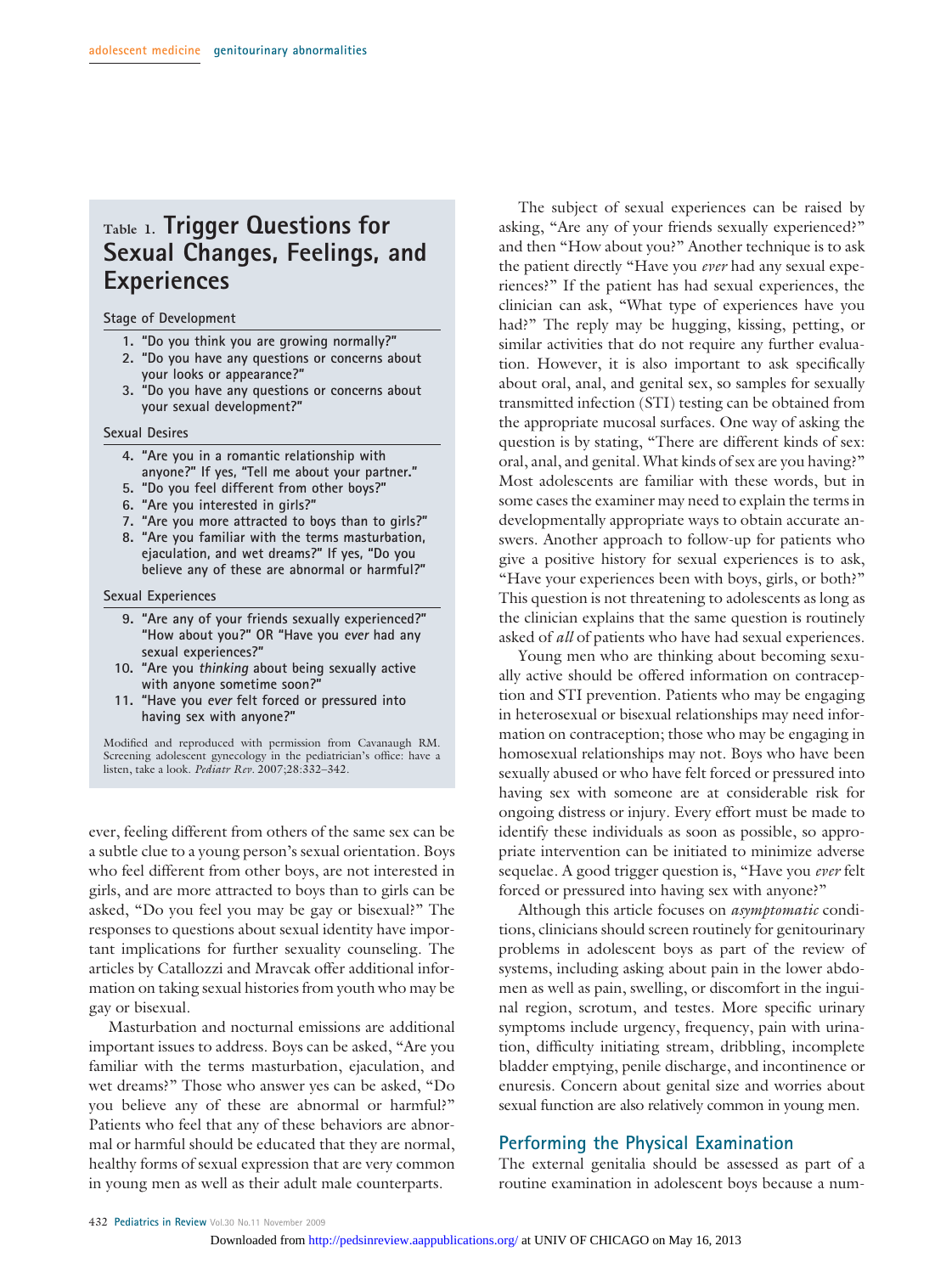# **Table 2. Findings Missed in Asymptomatic\* Adolescent Boys If External Genitalia Not Examined**

#### **Ambiguous Genitalia**

#### **Sexual Maturity Rating**

#### **Penile Abnormalities**

**Ventral penile bending or chordee Hypospadias Epispadias Phimosis or paraphimosis Meatal stenosis Buried or concealed penis**

#### **Cord Structures**

**Hernia Hydrocele (rarely due to cancer) Varicocele Mass lesion, such as fibroma**

#### **Testicular Abnormalities**

**Undescended testicle(s) Horizontal lie (may be associated with increased risk for torsion) Macroorchidism: eg, fragile X syndrome Hypoplasia: eg, Klinefelter syndrome Mass lesion Malignancy Spermatocele**

#### **Dermatologic Conditions**

**Dysplastic nevi, malignant melanoma Condyloma accuminata, condyloma lata Chancre of primary syphilis**

#### **Sexual Abuse or Self-mutilation**

**Lacerations, burns, hemorrhagic lesions, scarring, other signs of trauma**

#### **Genital Piercings**

#### **Soft-tissue Sarcomas**

**Paratesticular rhabdomyosarcoma and others**

#### **Perianal Findings**

**Fistulae, fissures, tags, and others**

**Instruction on testicular self-examination, especially in older adolescents**

\*Includes patients who are unable or unwilling to report symptoms.



**Figure 1. Sexual Maturity Rating for male genitalia. Reprinted with permission from Rosen DS. Physiologic growth and development during adolescence. Pediatr Rev. 2004;25:194– 200.**

ber of *asymptomatic* conditions may be detected (Table 2). It must be stressed that young men often are too shy or embarrassed to volunteer information that may alert the clinician to genital abnormalities. They also may be completely unaware that they have a congenital or acquired abnormality, especially if their genitalia have not been examined during health supervision visits. In addition, adolescent boys frequently are very self-conscious about genital size, and it is important to reassure them when everything is normal. This practice is especially true for the obese boy whose penis is normal in size but appears small because it is buried or partially concealed by adipose tissue.

A thorough knowledge of the principles of pubertal development greatly enhances the clinician's ability to care for young men. It is essential to document maturation of the genitalia and development of pubic hair at regular intervals. Use of the Sexual Maturity Rating (SMR) has simplified this process (Figs. 1 and 2 and Table 3). The findings should be interpreted in context with other growth data, including height, weight, and body mass index, with percentiles plotted for each. Deviation from expected parameters for any of these mark-

Pediatrics in Review Vol.30 No.11 November 2009 433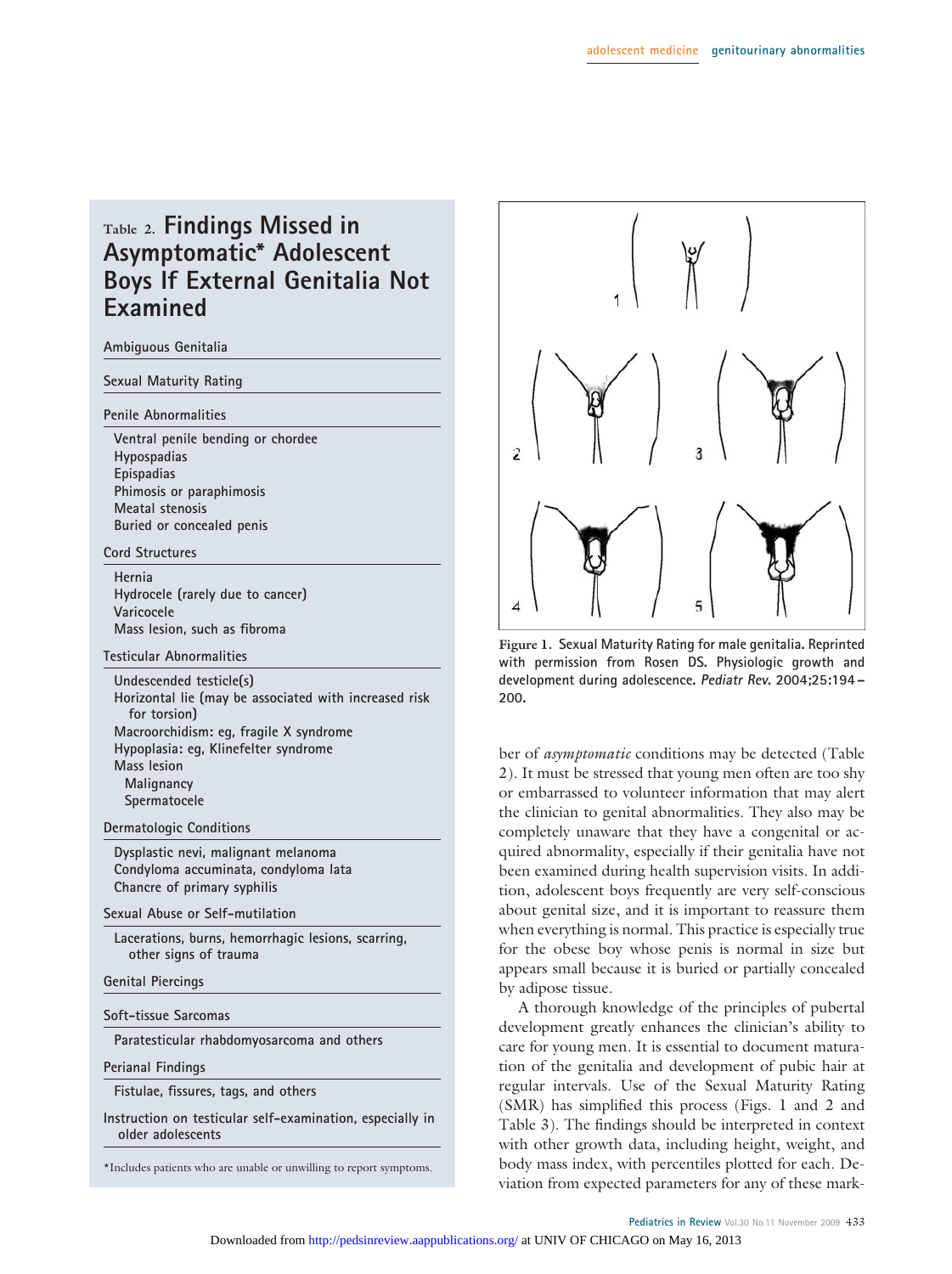

**Figure 2. Sexual Maturity Rating for pubic hair. Reprinted with permission from Rosen DS. Physiologic growth and development during adolescence. Pediatr Rev. 2004;25:194– 200.**

ers may be the initial manifestation of a significant underlying problem.

A number of significant skin lesions affecting the external genitalia may be completely asymptomatic in adolescent boys. The foreskin should be retracted, if necessary, to exclude underlying dermatologic condi-

tions as well as any penile or urethral abnormalities (Table 2). Genital warts (condyloma acuminata) caused by human papillomavirus (HPV) are very common in young men and are spread primarily through sexual contact. Infection with HPV can lead to considerable morbidity, especially when transmitted to young women. Although most genital ulcers are painful, some may be totally asymptomatic, as is characteristic of the chancre of primary syphilis. It also is important to consider syphilis testing when verrucous lesions are seen in the anogenital area because the wartlike papules of condyloma lata that occur in secondary syphilis closely resemble the warts of condyloma acuminata.

Malignant melanomas of the genital area are rare in adolescents, but they do occur. This serious form of skin cancer may form de

novo or develop from predisposing lesions such as congenital pigmented nevi or dysplastic nevi. Routine inspection of the genitalia by the clinician is especially important for patients who have dysplastic nevi in other parts of the body or who have a family history of dysplastic nevi or melanoma. Adolescent boys may be totally unaware that a lesion is present, especially if it is located on the underside of the scrotum or other relatively hidden area. If they do notice an area of concern, they may not bring it to medical attention in a timely manner.

Simple inspection of the genitalia also may reveal lacerations, burns, scarring, or other evidence of trauma. Such lesions may be unreported by adolescent boys, especially in cases of sexual abuse or self-mutilation. Hemorrhagic lesions in the genital area always should raise suspicion for the latter two diagnoses, especially if the lesions are not pruritic, which is more typical of dermatologic conditions. In addition, young men who have genital piercings can develop infections, bleeding, and allergic reactions following the initial procedure or even when the jewelry is changed. Such boys should be counseled to seek prompt medical attention at the earliest sign of complications to prevent spread of infection and to minimize scarring and disfigurement.

Normal scrotal anatomy is shown in Figure 3. The scrotal examination includes palpation of the cord struc-

# **Table 3. Sexual Maturity Rating (Tanner) Genital and Pubic Hair Stages and Ages of Sexual Development in Males**

| <b>Stage</b>      |                                                           | Age (years)                   |
|-------------------|-----------------------------------------------------------|-------------------------------|
| Genitalia         |                                                           |                               |
| 1.                | Prepubertal testis <2 cm                                  |                               |
| 2.                | Testis $>2.5$ cm, $>4$ mL                                 | 11.8 $(9.8 \text{ to } 14.2)$ |
| 3.                | Testis $>$ 3 cm, $>$ 6 mL; phallus has grown<br>in length | 13.0 (11.7 to 14.6)           |
|                   | Peak height velocity                                      | 13.8 (11.5 to 16.0)           |
| 4.                | Testis $>4$ cm, $>10$ mL; phallus has grown<br>in breadth | 14.3 (12.6 to 15.8)           |
| 5.                | Adult testis $>$ 5 cm, $>$ 15 mL                          | 15.1 (12.9 to 17.0)           |
| <b>Pubic Hair</b> |                                                           |                               |
| 1.                | <b>None</b>                                               |                               |
| 2.                | Slightly pigmented at base of phallus or<br>on scrotum    | 12.2 (10.7 to 13.8)           |
| 3.                | Dark, coarse at base of phallus                           | 13.9 (12.0 to 15.7)           |
| 4.                | Adult in character; confined to suprapubic<br>region      | 14.8 (12.9 to 16.4)           |
| 5.                | Adult-spread to medial thigh                              | 15.3 (13.8 to 16.8)           |

Data from Lee PA. Disorders of puberty. In: Lifshitz F, ed. *Pediatric Endocrinology*. 3rd ed. New York, NY: Marcel Dekker Inc; 1996:175–95. Reprinted with permission from Root AW. Precocious puberty. *Pediatr Rev.* 2000;21:10 –19.

434 **Pediatrics in Review** Vol.30 No.11 November 2009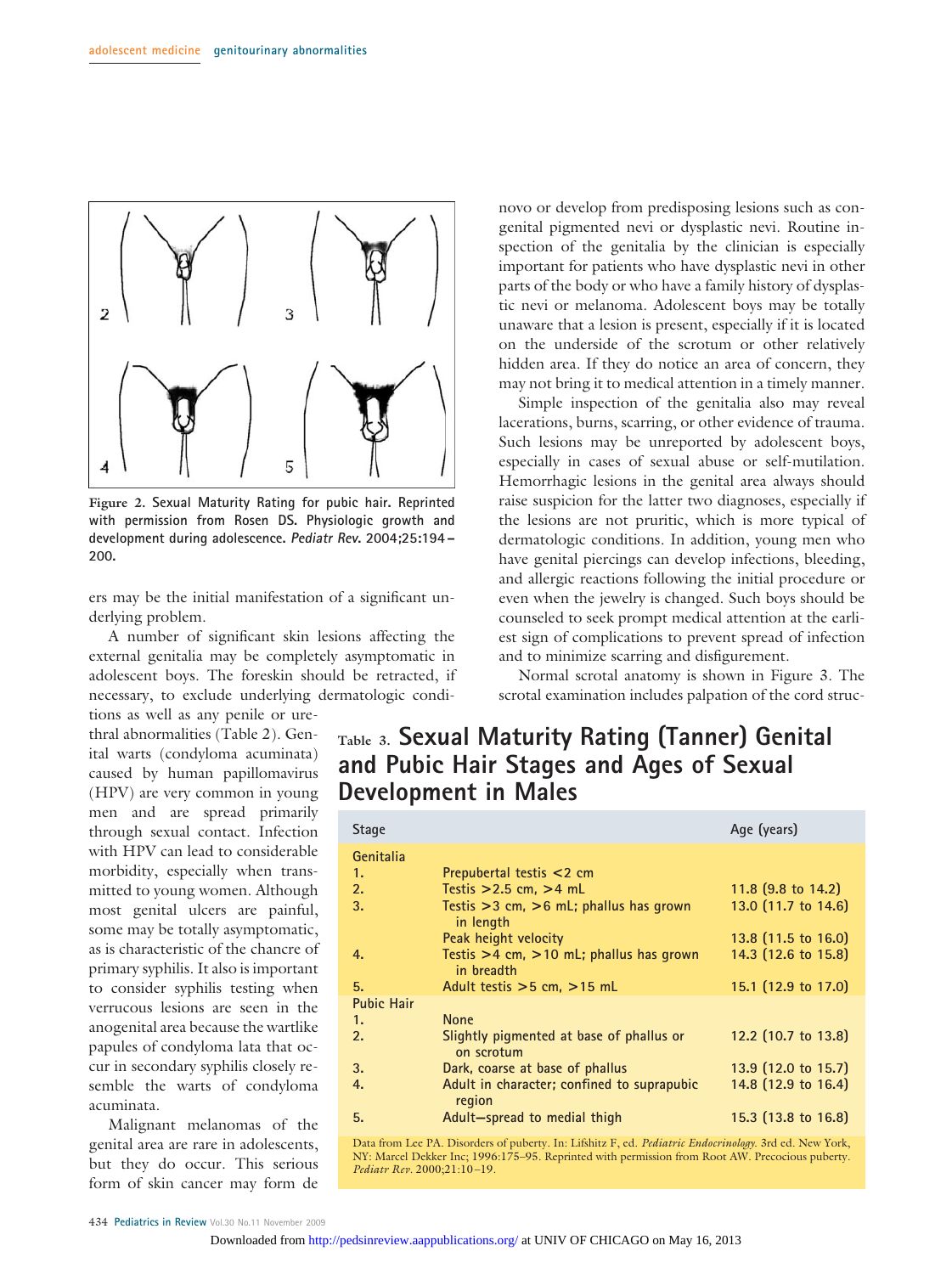

**Figure 3. Normal scrotal anatomy. Reprinted with permission from Kapphahn C, Schlossberger N. Male reproductive health: part 1. Painful scrotal masses. Adolesc Health Update. 1992; 4(3):1–5, 8.**

tures for potential problems noted in Table 2. It is important to examine the male genitalia when the patient is in the upright position to diagnose a hernia, detect a varicocele, or recognize a testicle that has a horizontal lie and may be associated with a predisposition to torsion. Any of these conditions may be asymptomatic but can be associated with significant complications. Their presence may not be apparent, unless the patient is examined while he is standing.

A varicocele is caused by dilation of the pampiniform plexus of veins and feels like a "bag of worms" on palpation. This relatively common finding usually occurs in the upper left area of the scrotum, largely because of the differences in the venous drainage patterns of the right and left testicular veins. The left testicular vein drains into the left renal vein and the right testicular vein drains directly into the vena cava. Most patients are asymptomatic, but detection is important because a varicocele may be associated with decreased testicular volume on the affected side, decreased spermatogenesis, and decreased sperm motility. A varicocele normally presents after puberty but before age 25 years, usually occurs on the left side, and disappears when the patient lies down. A mass lesion should be suspected if the varicocele presents prepubertally or after age 25 years, persists in the supine position, or is present on the right side. In addition, a varicocele on the right side may be associated with situs inversus or simply may be a normal variant.

The long axis of the testes usually is vertical when the

patient is examined in the standing position. A congenital high attachment of the tunica vaginalis on the posterior wall of the scrotum allows the testis to rotate on the cord, within the tunica vaginalis. This is the "bellclapper" deformity, manifesting as a horizontal lie of the testicle instead of the normal vertical lie. Such a testicle is prone to torsion because it has lost its normal attachment to the posterior wall of the scrotum and it may hang freely, like the clapper in a bell (Eaton 2005). The "bell-clapper" deformity commonly is bilateral, which places the contralateral testicle at risk for torsion. A boy who has a horizontal-lying testicle should be referred to a urologist or similarly qualified individual who has expertise in male genital abnormalities. Referral is especially necessary if the patient has a history of unexplained testicular pain, which could represent torsion with spontaneous resolution.

The testes also should be assessed for size, symmetry, descent, and masses. Normal testicular size is noted in Table 3. Although testicular cancer is a leading cause of malignancy in young adult males, teaching selfexamination of the scrotum to adolescent boys is somewhat controversial at this time. Currently, there is no evidence that this examination increases the early detection of testicular cancer in this population, but performing the examination does raise awareness to changes. At our adolescent medicine center, we believe that the choice of whether to perform a monthly self-examination is one that a young man should make for himself. Instruction is offered to patients who appear to be mature enough to understand this information and whose genital development has progressed to SMR 4 or 5. It is especially important that monthly examinations be considered seriously in patients who have certain risk factors (Adelman and Joffe 2005) that increase their chance of developing testicular cancer, such as cryptorchidism or a family history of the disease. Evaluation of a testicular mass should begin with ultrasonography. As noted in the article by Adelman and Joffe, an in-depth evaluation subsequently can be performed as indicated.

An external anal inspection should be performed in adolescent boys to look for several important disorders. Any of the findings associated with the skin conditions described previously may involve the perianal region, including the dermatologic changes associated with sexual abuse. Many perianal lesions, including fissures, fistulae, or tags, are asymptomatic and may precede development of more serious complications of underlying conditions, such as inflammatory bowel disease.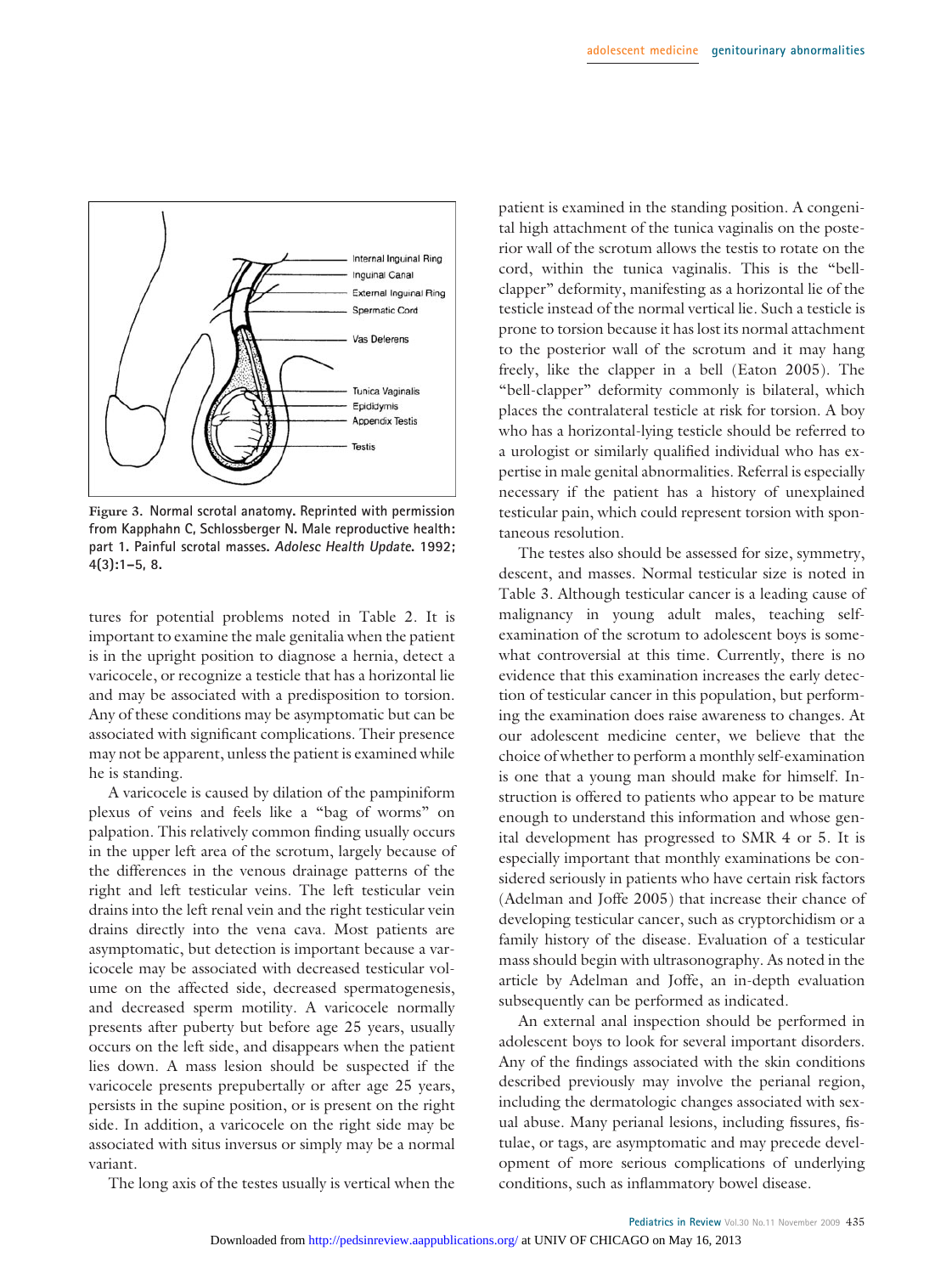## **Laboratory Investigation**

STIs are epidemic among teenagers and may be associated with significant complications, including an increased risk for the acquisition and transmission of the human immunodeficiency virus (HIV). Most males who have STIs are asymptomatic. *Asymptomatic* male adolescents also serve as an important silent reservoir for transmission of STIs to young women, who may develop serious complications such as pelvic inflammatory disease, ectopic pregnancy, cervical cancer, and infertility. Currently, there are no uniform guidelines for screening for *Chlamydia trachomatis* and *Neisseria gonorrhoeae* infections in sexually active young men who are asymptomatic. At our center, boys who have a history of oral, genital, or anal sex are screened routinely for *Chlamydia* infection and gonorrhea, as outlined in Table 4. The importance of undergoing serologic testing for HIV and syphilis is stressed to these patients.

Ascertaining specific sexual practices allows determination of appropriate sites and methods for screening asymptomatic young men for *Chlamydia* infection and gonorrhea. The pros and cons of available methods are discussed by Burstein and Murray (2003). At our center, we use the urine leukocyte esterase test, a rapid, inexpensive dipstick assay to determine which asymptomatic boys who have a history of genital sex need to be tested for *Chlamydia* infection and gonorrhea using more costly methods, such as nucleic acid amplification testing (NAAT). Detection of pharyngeal or rectal gonorrhea and rectal *Chlamydia* infection still requires culture. Pharyngeal infection with *C trachomatis* is uncommon, and routine screening for it is not recommended. Because of their high degree of specificity, cultures for gonorrhea and *Chlamydia* are recommended in medicolegal cases, such as when sexual abuse is suspected.

False-positive results may occur with NAAT testing,

# **Table 4. Screening for Gonorrhea and Chlamydia in Asymptomatic Young Men\***

- **1. Pharyngeal: Gonorrhea culture only**
- **2. Urine: Leukocyte esterase test or nucleic acid amplification testing (NAAT) for gonorrhea and Chlamydia**
- **3. Urethral: Culture or NAAT for gonorrhea and Chlamydia infection**
- **4. Rectal: Gonorrhea and Chlamydia culture only**

\*As determined by specific sexual practices.

especially in low-prevalence populations. Although this may be problematic in certain clinical situations, it is recommended that all positive screening tests be considered presumptive evidence of infection. Patients reported to have a positive result should receive prompt treatment and be counseled to notify any sexual partners, so they also can receive appropriate evaluation and treatment, as indicated. An additional test should be considered if a false-positive screening test would result in substantial adverse medical, social, or psychological impact on the patient.

## **Management**

Once the screening history and physical examination have been performed, adolescent boys can be counseled on reproductive health care needs and any genitourinary complaints. Depending on the clinician's knowledge, experience, and comfort level, counseling can be performed in the office or the patient can be referred to a practitioner who may be better equipped to carry out this essential role.

Sexuality counseling should be individualized according to specific sexual feelings and practices. Those adolescents who are having a difficult time dealing with sexual identity issues should be given support and guidance. Boys who feel they are gay or bisexual should be counseled in accordance with their individual needs (Catallozzi 2004, Mravcak 2006).

Sexually active males should be screened for STIs. Continued abstinence always should be supported for adolescents who are abstinent. Information on postponing sexual involvement, contraception, and prevention of STIs should be provided as needed. This information should include the consistent and correct use of condoms with every act of intercourse. In addition, young men who may be engaging in heterosexual or bisexual relationships should be offered information on contraception, including the availability of emergency contraception and indications for its use (Conrad 2006).

Syphilis, gonorrhea, *Chlamydia* infection, chancroid, HIV infection, and acquired immune deficiency syndrome are reportable diseases in every state. The requirements for reporting other STIs differ by state, and clinicians should be familiar with state and local reporting requirements. Reporting can be clinician- or laboratorybased. Clinicians who are unsure of state and local reporting requirements should seek advice from state or local health departments or STI programs (Centers for Disease Control and Prevention 2006).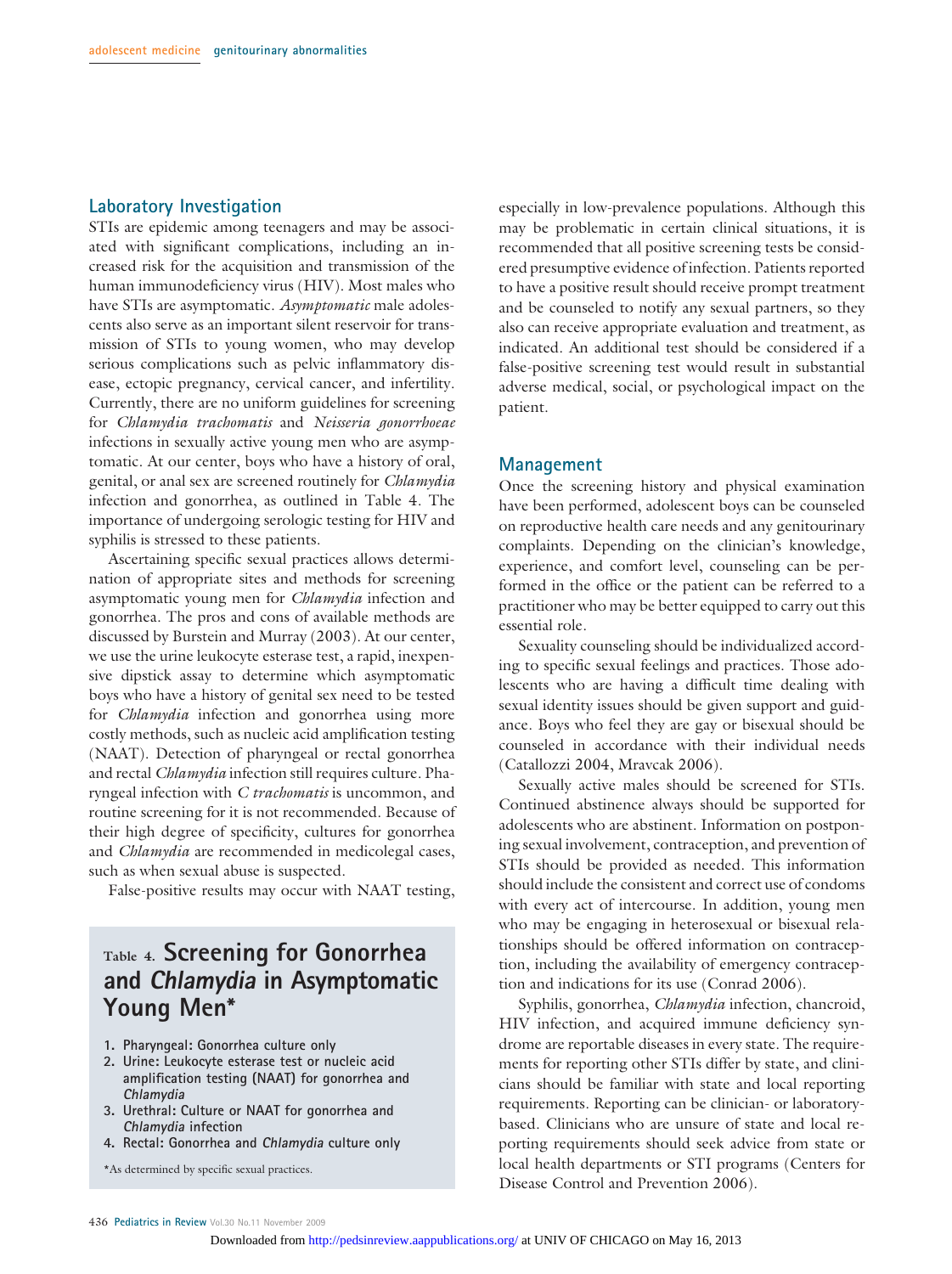# **Summary**

- **Screening for genitourinary problems is an essential component of routine preventive health care for adolescent boys.**
- **A number of significant asymptomatic conditions can be easily missed unless an adequate evaluation is performed**
- **Much information can be gathered by taking the history, examining the genitalia, and ordering simple screening studies as indicated. The pediatric office is the ideal setting in which to perform these basic services, with referrals for a more complete evaluation or in-depth counseling as needed.**
- **Failure to meet the reproductive health-care needs of young men during their regular health maintenance visits represents an important missed opportunity.**

## **Suggested Reading**

- Adelman WP, Joffe A. Consultation with the specialist: testicular masses/cancer. *Pediatr Rev*. 2005;26:341–344
- Burstein GR, Murray PJ. Diagnosis and management of sexually transmitted disease pathogens among adolescents. *Pediatr Rev.* 2003;24:75– 82
- Catallozzi M, Rudy BJ. Lesbian, gay, bisexual, transgendered, and questioning youth: the importance of a sensitive and confidential sexual history in identifying the risk and implementing

treatment for sexually transmitted infections. *Adolesc Med Clin.* 2004;15:353–367

- Cavanaugh RM. Managing the transitions of early adolescence. *Adolescent Health Update.* 2008;20(3):1–9
- Cavanaugh RM. Screening adolescent gynecology in the pediatrician's office: have a listen, take a look. *Pediatr Rev.* 2007;28: 332–342
- Centers for Disease Control and Prevention. Sexually transmitted diseases guidelines, 2006. *MMWR Morbid Mortal Wkly Rep.* 2006;55(No. RR-11)
- Conrad LAE, Gold MA. What you need to know about providing emergency contraception. *Contemp Pediatr.* 2006;23(2):  $49 - 70$
- Eaton SH, Cendron MA, Estrada CR, et al. Intermittent testicular torsion: diagnostic features and management outcomes. *J Urol.* 2005;174:1532–1535
- Gruenwald Pfeifer K, Middleman AB. *American Medical Association Boy's Guide to Becoming a Teen*. Chicago Ill: American Medical Association; 2006
- Guttmacher Institute. State policies in brief: an overview of minors' consent law (as of October 1, 2008). Available at: www.gutt macher.org. Accessed August 2009
- Hagan JF, Shaw JS, Duncan PM, eds. *Bright Futures: Guidelines for Health Supervision of Infants, Children, and Adolescents.* 3rd ed. Elk Grove Village, Ill: American Academy of Pediatrics; 2008
- Holland-Hall C. Sexually transmitted infections: screening, syndromes, and symptoms. *Prim Care*. 2006;33:433– 454
- Mravcak SA. Primary care for lesbians and bisexual women. *Am Fam Physician.* 2006;74:279 –286
- Society for Adolescent Medicine. Confidential health care for adolescents: position paper of the Society for Adolescent Medicine. *J Adolesc Health* 2004;35:160 –167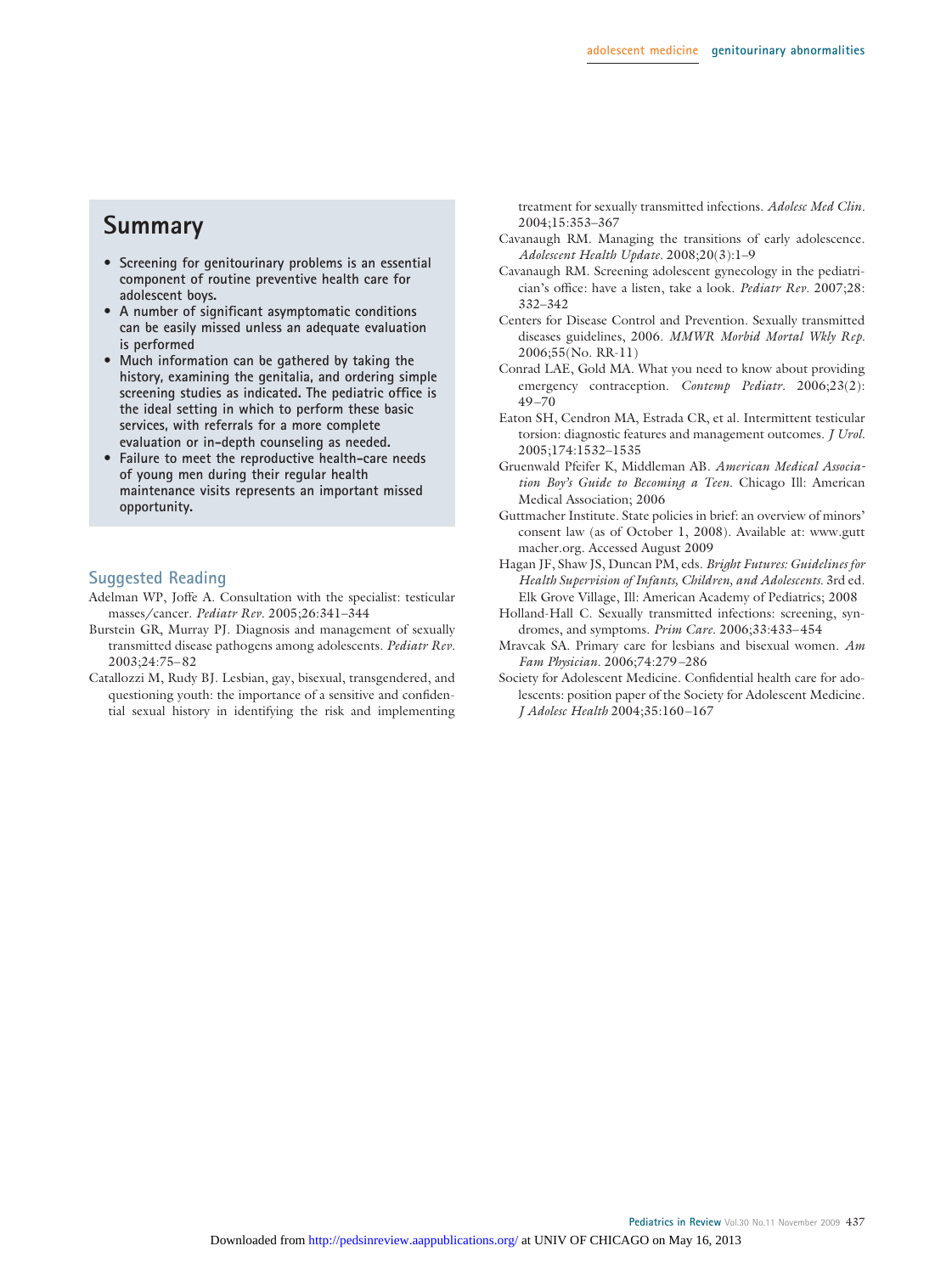# **PIR Quiz**

## **Quiz also available online at pedsinreview.aappublications.org.**

- **21. A 16-year-old boy comes to your office for an initial health supervision visit with you. You strive to make him understand that you are truly interested in him by discussing his assets, ambitions, hobbies, home life, school performance, and experience with recreational drugs. Of the following, the most appropriate approach to establish his sexual orientation is to ask:**
	- **A. "Are you aware of the different kinds of sex?"**
	- **B. "Are you in a romantic relationship?"**
	- **C. "Do you have a girlfriend?"**
	- **D. "Have you ever performed anal intercourse?"**
	- **E. "Have you ever wanted to hug another boy?"**
- **22. Following successful completion of the history and general examination for the 16-year-old patient, you examine his genitalia. Of the following, you should be most concerned about finding:**
	- **A. A left-sided varicocele that disappears in the supine position.**
	- **B. SMR 3 pubic hair.**
	- **C. SMR 4 pubic hair.**
	- **D. The long axes of the right and left testes to be 4.5 cm and 5 cm, respectively.**
	- **E. The long axis of the left testicle to be horizontal.**
- **23. Most males who have sexually transmitted infections are asymptomatic. If sexual abuse is not suspected, in high-prevalence settings, nucleic acid amplification testing is a reliable, albeit expensive, method to screen for:**
	- **A. Penile Treponema pallidum.**
	- **B. Pharyngeal Chlamydia trachomatis.**
	- **C. Pharyngeal Neisseria gonorrhoeae.**
	- **D. Rectal Chlamydia trachomatis.**
	- **E. Urethral Neisseria gonorrhoeae.**

**24. The otherwise healthy 16-year-old adolescent male who is in greatest need of counseling is one who:**

- **A. Admits to having been pressured into having sex.**
- **B. Has not yet dated.**
- **C. Is worried about the size of his penis.**
- **D. Masturbates regularly.**
- **E. Uses condoms for most intercourse.**